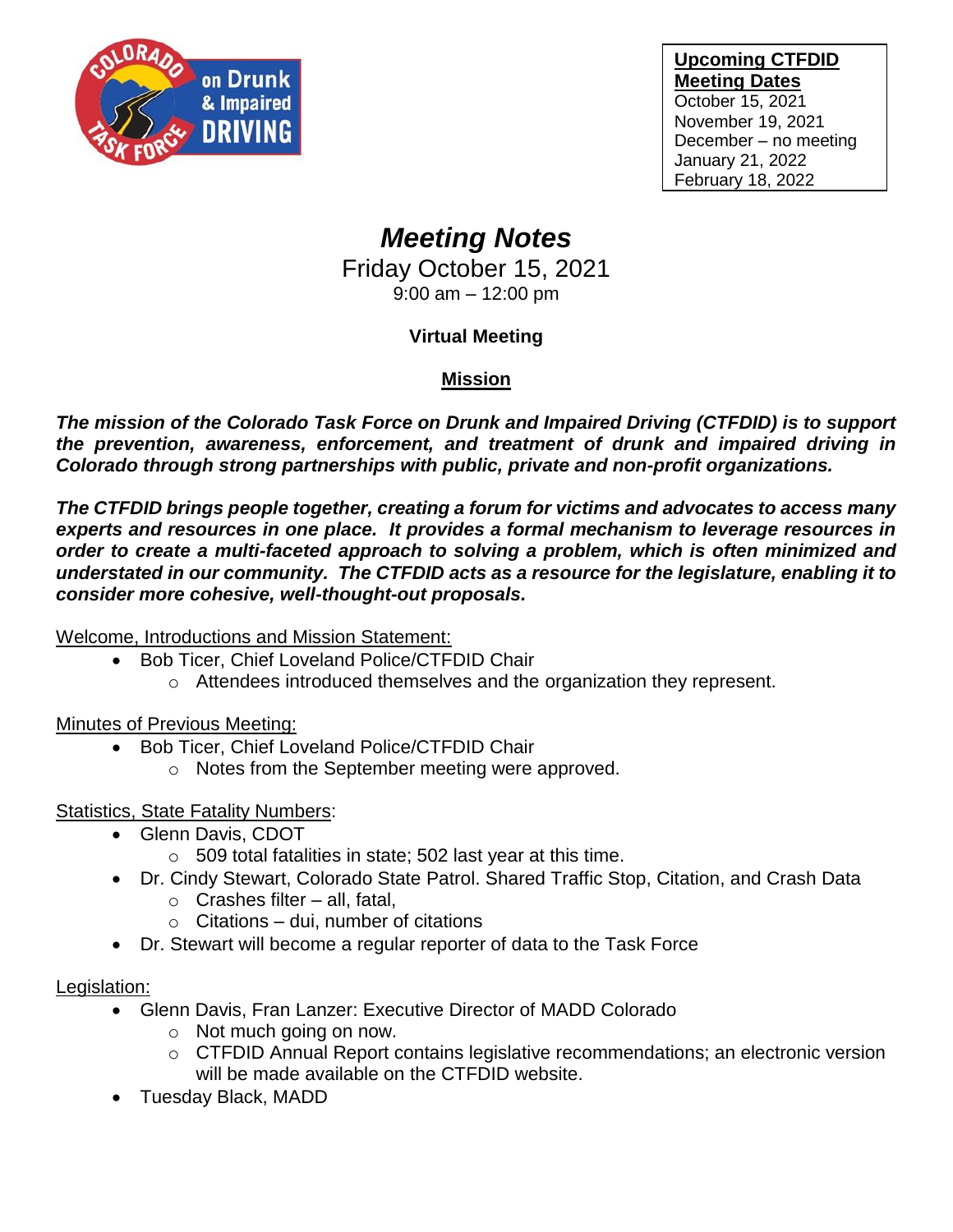- o Not much going on now. Fran Lanzer is continuing to work with legislators.
- Mike Honn, CSP
	- o Mike Honn has been promoted to Captain, but will continue acting as the CSP legislative liaison.
	- o Mostly doing bill clean-up right now.

# Presentations:

- Colorado's Strategic Highway Safety Plan (SHSP) and the CTFDID
- CDOT Traffic and Engineering Branch, Vision of Data Access
	- o Manjari Bhat, CDOT
		- CDOT Crash Data Dashboard available at: [https://codot.gov/safety/traffic](https://codot.gov/safety/traffic-safety)[safety.](https://codot.gov/safety/traffic-safety) Under "Featured Topics".
		- *Presentation unavailable.*
- Assessing Impairment with Cognitive Testing
	- o Bia Campbell, VS Strategies
	- o Jonathan Singer, Consultant
	- o Kristin Weber and Paul Estes, Cognivue
		- *Presentation is appended to these notes.*

# National Highway Traffic Safety Administration (NHTSA) Update:

- Joe Livingston: NHTSA Region 8
	- o Eric White is new Region 8 LEL at NHTSA. His role is to be intermediary between all programs and states to share information among Region 8 states.
	- $\circ$  Federal Legislation
		- FAST Act was given a one-month extension. The FAST Act will need to be renewed or the Infrastructure Plan will need to be passed.
	- o Campaigns
		- **Traffic Safety Marketing has tools for use by anyone.**
		- National Teen Driver Safety. Two elements; one targeting parents and the other is peer-to-peer. Materials are available at: [https://www.trafficsafetymarketing.gov/get-materials/teen-safety/national](https://www.trafficsafetymarketing.gov/get-materials/teen-safety/national-teen-driver-safety-week/rules-road)[teen-driver-safety-week/rules-road](https://www.trafficsafetymarketing.gov/get-materials/teen-safety/national-teen-driver-safety-week/rules-road)
		- Halloween Campaign is focused specifically on impaired driving: [https://www.trafficsafetymarketing.gov/get-materials/drunk-driving/buzzed](https://www.trafficsafetymarketing.gov/get-materials/drunk-driving/buzzed-driving-drunk-driving/halloween)[driving-drunk-driving/halloween](https://www.trafficsafetymarketing.gov/get-materials/drunk-driving/buzzed-driving-drunk-driving/halloween)
	- o Research
		- Mobile phone sensor-based detection of cannabis intoxication <https://drive.google.com/file/d/1mbyscNBALipVDiRXeKi7x7FkdxlrNjRz/view>
		- Risky Driving and Psychosomatic Symptoms <https://drive.google.com/file/d/1Yh-JVEvY-yDcyWDK62IlOI0Us2Dy0dwm/view>

# Media Relations & Significant Upcoming Events:

- Sam Cole, CDOT
	- $\circ$  Doing new study on cannabis and driving. Looking at best practices around the country looking at communication campaigns. Two-phased approach. Phase one is done (literature review). Phase 2 is underway. Using focus groups to explore what is best message, who are best messengers, and where to best post PSAs.
	- o Halloween is on a weekend, which usually leads to more challenges in impaired driving.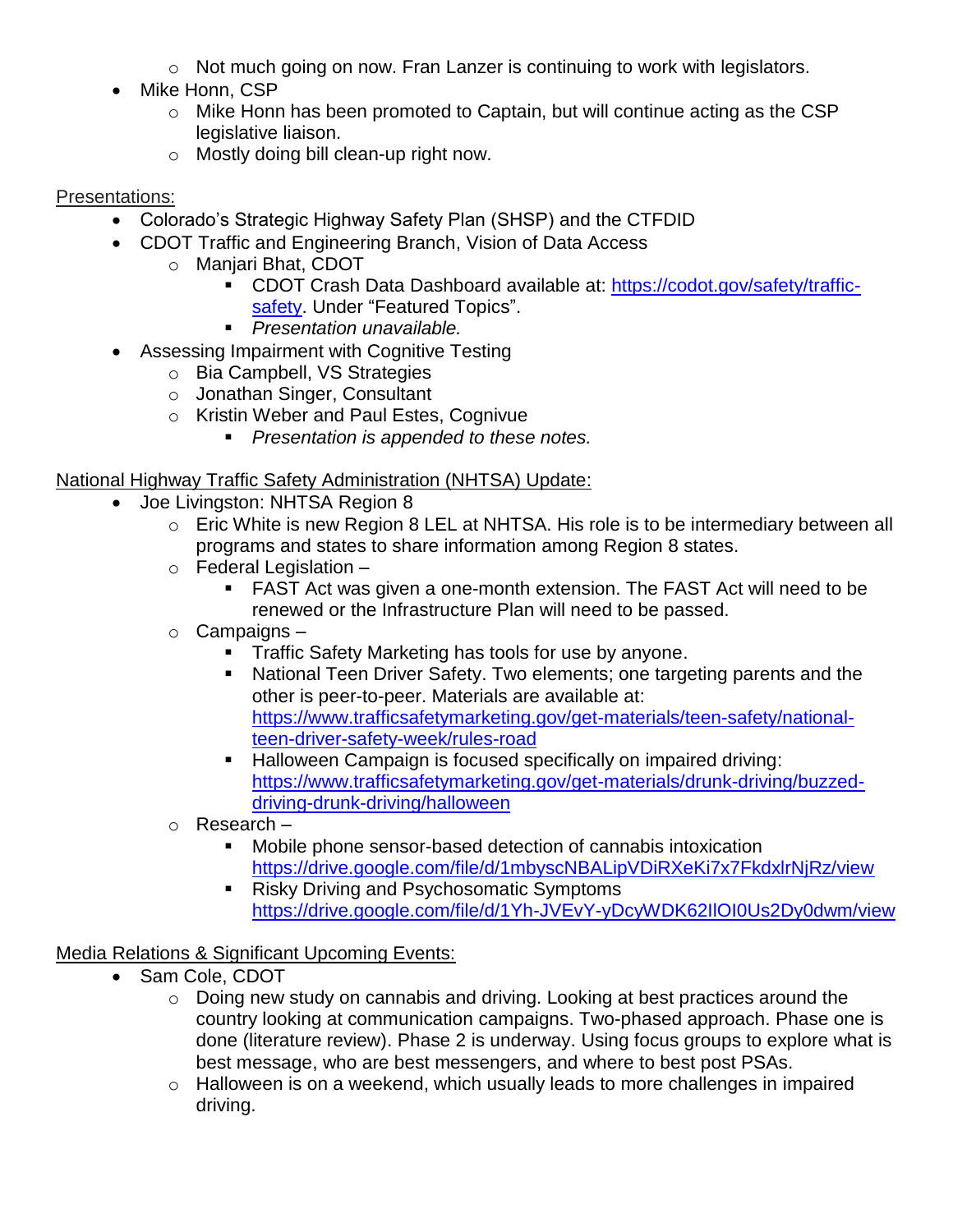o Annual survey of buckling up in CO completed every June. We did not increase our rate – still 86%.

# Public Comment/Lightning Round Update:

- Bob Ticer, CTFDID Chair
	- o Tuesday Black. MADD candlelight vigil is Saturday Nov 13.
	- o Kerry Ferguson. SADD is using NHSTA info for the Teen Driver Safety Week. Also launching High School Traffic Safety Challenge in El Paso county. Request for students to pitch original ideas for PSAs; they don't have to produce them, just come up with the idea. Grand prize is \$2,500.
	- o Webster Hendricks. Level 2 Four plus program. OBH is changing the way they look at providing behavioral health service across the board. Will impact how to do treatment; will implement more scientifically-based processes. Workforce is aging out and they are having some challenges in recruiting new workforce. Helping to rewrite DUI treatment and education rules – please send any feedback or ideas on things that should be looked at, please contact Webster.
	- o Crystal Soderman. DOR is in process of determining how to implement federal change for commercial drivers. Need to create a clearinghouse where employers report when there has been a drug or alcohol violation for commercial drivers. Rule should be effective Nov 8 and states have until Nov 8, 2024 to fully implement. It requires agencies to query clearinghouse and license would be refused or downgraded if the driver has a violation.

[https://www.federalregister.gov/documents/2021/10/07/2021-21928/controlled](https://www.federalregister.gov/documents/2021/10/07/2021-21928/controlled-substances-and-alcohol-testing-state-drivers-licensing-agency-non-issuancedowngrade-of?utm_medium=email&utm_campaign=subscription+mailing+list&utm_source=federalregister.gov#print)[substances-and-alcohol-testing-state-drivers-licensing-agency-non](https://www.federalregister.gov/documents/2021/10/07/2021-21928/controlled-substances-and-alcohol-testing-state-drivers-licensing-agency-non-issuancedowngrade-of?utm_medium=email&utm_campaign=subscription+mailing+list&utm_source=federalregister.gov#print)[issuancedowngrade-](https://www.federalregister.gov/documents/2021/10/07/2021-21928/controlled-substances-and-alcohol-testing-state-drivers-licensing-agency-non-issuancedowngrade-of?utm_medium=email&utm_campaign=subscription+mailing+list&utm_source=federalregister.gov#print)

[of?utm\\_medium=email&utm\\_campaign=subscription+mailing+list&utm\\_source=fede](https://www.federalregister.gov/documents/2021/10/07/2021-21928/controlled-substances-and-alcohol-testing-state-drivers-licensing-agency-non-issuancedowngrade-of?utm_medium=email&utm_campaign=subscription+mailing+list&utm_source=federalregister.gov#print) [ralregister.gov#print](https://www.federalregister.gov/documents/2021/10/07/2021-21928/controlled-substances-and-alcohol-testing-state-drivers-licensing-agency-non-issuancedowngrade-of?utm_medium=email&utm_campaign=subscription+mailing+list&utm_source=federalregister.gov#print)

- o Allison Rosenthal. Created DUI dashboard that shows findings from report. Dashboard is available at:<https://ors.colorado.gov/ors-dui>
- o Brian Turner, LED. They have been working college games. Issued 10 fake ID tickets. Since January they have completed 2,013 liquor compliance checks. Violation rate is 6.46% - that is 130 violations. In 2010 we had a violation rate of 19% - it has dropped every year.
- o Mike Milburn, Druid. Canopy Growth wants them to be the only cannabis group Druid works with.
- o Ellen Anderson. Aspen's Tipsy Taxi ridership went down during COVID. Now it is going back up and project increase with ski season.
- o Mark Ashby. Training update: 13 update classes for SFST, held in seven locations across the state. Thanks to Jennifer Knudsen and the CDAC who provided great training at every event. Also held a DRE school in Montrose.
- o Jared Torsney. Between now and early November there are five Aride and SFST courses planned.
- o Glenn Davis. Next meeting is November 19, the last meeting of 2021. It will be time to elect new CTFDID officers.
- $\circ$  Tricia Miller. This is Tricia's last meeting as the secretary to the Task Force. She is leaving CSP to join the Colorado Department of Education. Charla Phagan from CSP will be taking over.